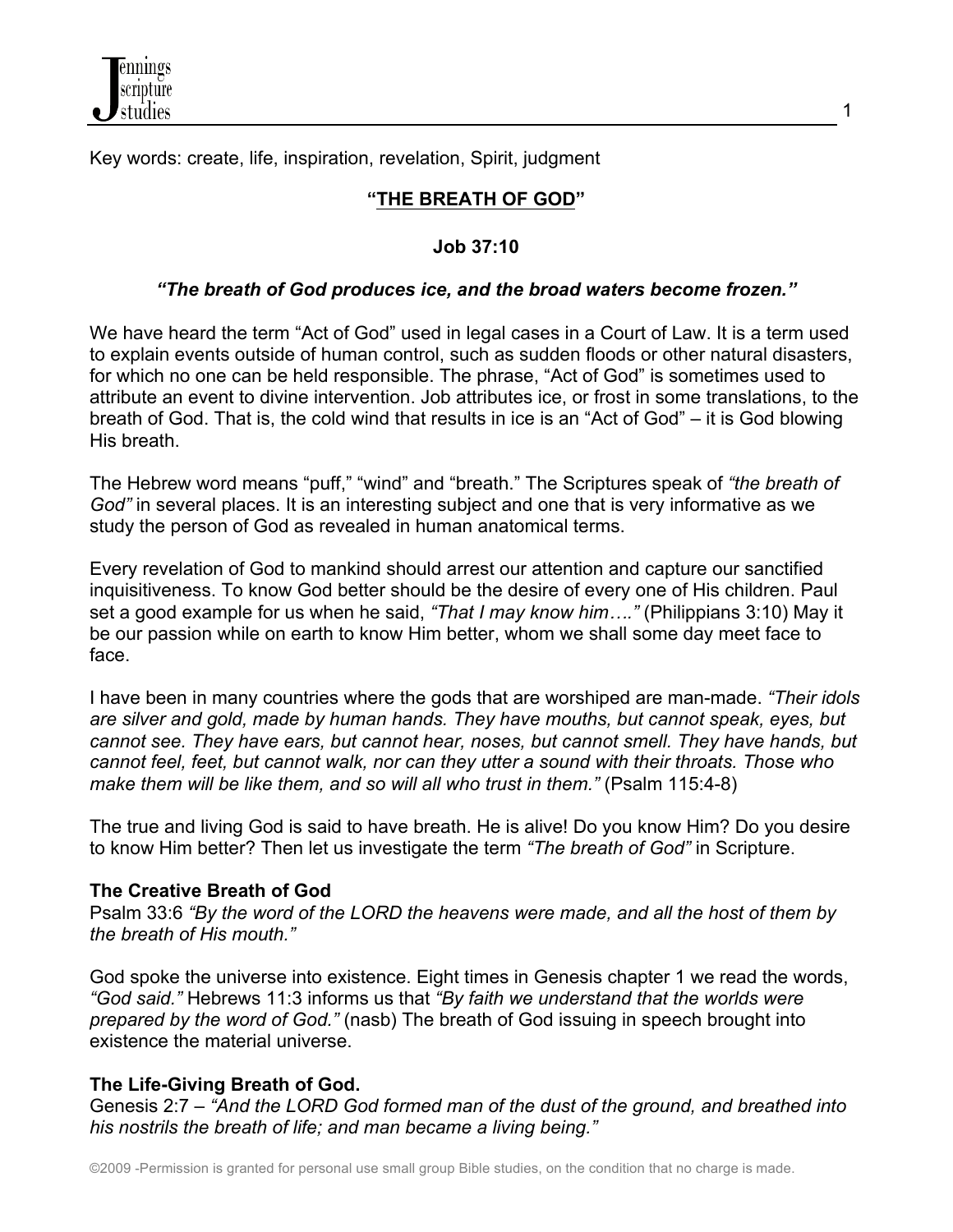

The nature of man consists of a material substance, dust, and an immaterial principle, '*The breath of life*,' God's breath imparting life.

To this, Job bears witness in Job 33:4 when he said, *"The Spirit of God has made me, and the breath of the Almighty gives me life."*

#### **The Sea-Dividing Breath of God.**

In the song of Moses, after the crossing of the Red Sea, he attributes the dried-up waters and the path through the sea to God blowing His breath upon the waters. He wrote:

*"In the greatness of your majesty You threw down those who opposed You. You unleashed your burning anger; it consumed them like stubble. By the blast of Your nostrils the waters piled up. The surging waters stood up like a wall; the deep waters congealed in the heart of the sea."* (Exodus 15:7-8)

#### **The Scripture-Producing Breath of God.**

II Timothy 3:16-17 – *"All Scripture is given by inspiration of God, and is profitable for doctrine, for reproof, for correction, for instruction in righteousness, that the man of God may be complete, thoroughly equipped for every good work."*

The words, "*by inspiration of God"* is the translation from the Greek language into English. In the Greek this phrase is one word, *"theopneustos*." This word occurs nowhere else in the New Testament. It means, God-inspired. It is from *"theos*," the Greek word for God, and "*pneō,*" the Greek word meaning "to breathe, to breathe out."

The Word of God is therefore said to be inspired by God, or breathed by him. The Scriptures are the breath of God, the Word of God, not men, congealed upon the pages as holy writing.

The doctrine of the inspiration of Scripture has been a subject of much discussion, and even controversy, among Christians. There are several views on the subject:

1. The Bible writers were inspired only in the sense that a poet or writer is inspired naturally. In other words, the spark of divine inspiration that supposedly is in all humans simply burned a little brighter in the hearts of the Bible writers. This is called the Natural Theory.

2. That every thought and word was inspired by God, and that the writer did nothing but merely write as the Spirit dictated. This theory holds that God dictated the Bible to his writers as an office manager would dictate an impersonal letter to his secretary. This is called the Dictation Theory of inspiration.

#### James I. Packer explains as follows:

©2009 -Permission is granted for personal use small group Bible studies, on the condition that no charge is made. "Because Evangelicals hold that the biblical writers were completely controlled by the Holy Spirit, it is often supposed. . . That they maintain what is called the "dictation" or "typewriter" theory of inspiration. . . . But it is not so. This "dictation theory" is a man of straw. It is safe to say that no Protestant theologian, from the reformation till now, has ever held it; and certainly modern evangelicals do not hold it. . . .it is true that many sixteenth and seventeenth-century theologians spoke of Scripture as "dictated by the holy ghost." But all they meant was that the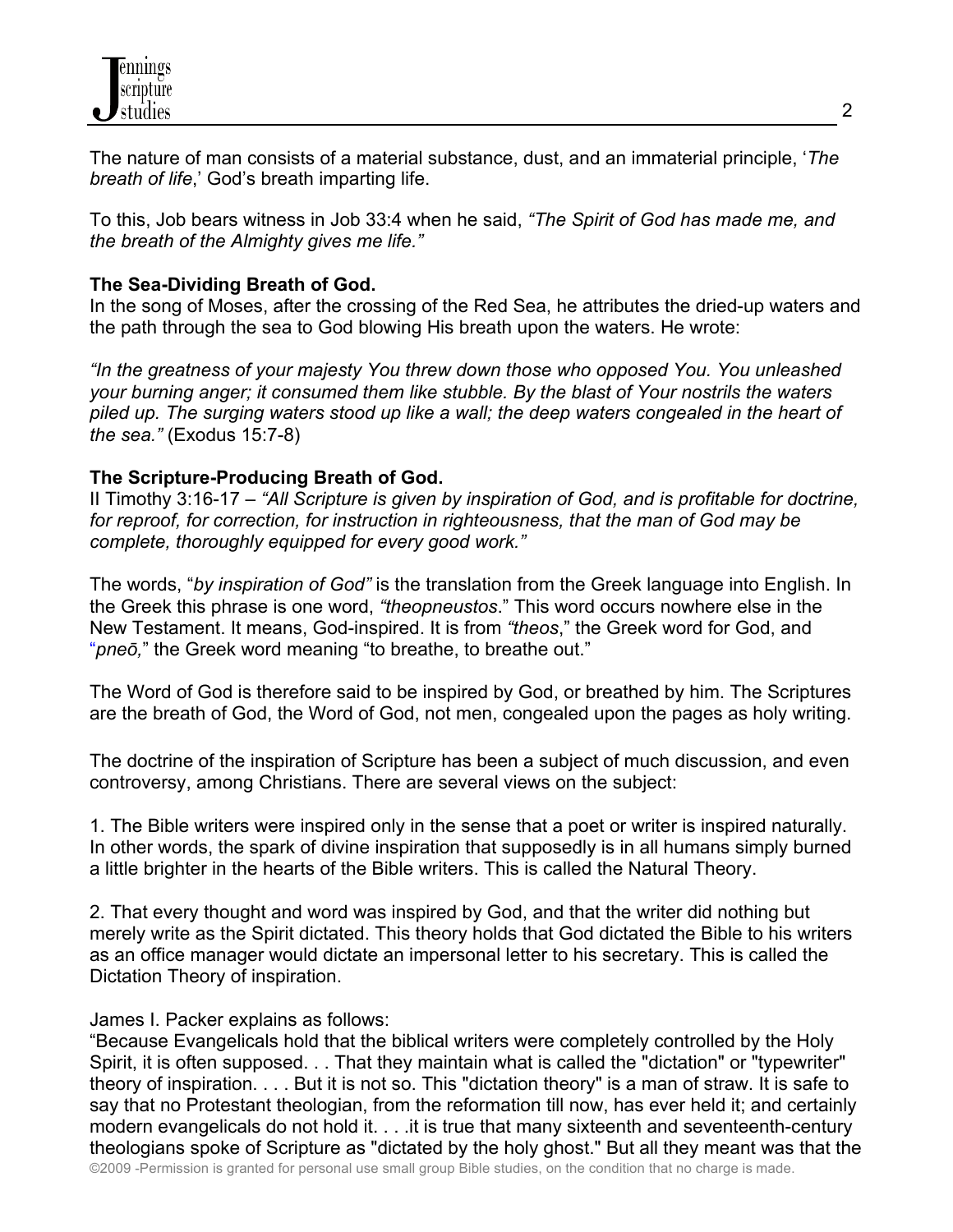authors wrote word for word what God intended. . . . The use of the term "dictation" was always figurative. . the proof of this lies in the fact that, when these theologians addressed themselves to the question, what was the spirit's mode of operating in the writers' minds? They all gave their answer in terms not of dictation, but of accommodation, and rightly maintained that God completely adapted his inspiring activity to the cast of mind, outlook, temperament, interests, literary habits, and stylistic idio-syncrasies of each writer."

3. That God gave the whole matter, leaving the inspired writers to their own language; and hence the great variety of style and different modes of expression. This is called The Dynamic Theory.

However, 2 Peter 1:20 says, *"No prophecy of Scripture is of any private interpretation, for prophecy never came by the will of man, but holy men of God spoke as they were moved by the Holy Spirit."*

4. The Verbal-Plenary-Inerrant theory: All (plenary) the very words (verbal) of the Bible are without error (inerrant) and are inspired by God.

Matthew 4:4 says, *"Man shall not live by bread alone, but by every word that proceeds from the mouth of God."*

First Corinthians 2:13 says, *"These things we also speak, not in words which man's wisdom teaches but which the Holy Spirit teaches, comparing spiritual things with spiritual."*

Jesus says in John 17:8, "*For I have given them the words which You have given Me; and they have received them, and have known surely that I came forth from You; and they have believed that You sent Me."*

Jesus says in John 6:63, *"It is the Spirit who gives life; the flesh profits nothing. The words that I speak to you are spirit, and they are life."*

Verbal-plenary inspiration did not overwhelm the personality of the human author. The Bible writers always retained their physical, mental, and emotional powers.

That the Bible claims to be inspired by God is beyond doubt. The Bible that we have is the Word of God!

# **The Holy Spirit-Bestowing Breath of God.**

John 20:21-22 – *"So Jesus said to them again, "Peace to you! As the Father has sent Me, I also send you." And when He had said this, He breathed on them, and said to them, "Receive the Holy Spirit."*

The Greek word for "spirit" is *pneuma,* which means "breath." The word rendered "spirit" in the Scriptures is used to denote wind, air, breath, as well as Spirit. The operations of the Holy Spirit are compared to the wind in John 3:8 and Acts 2:2.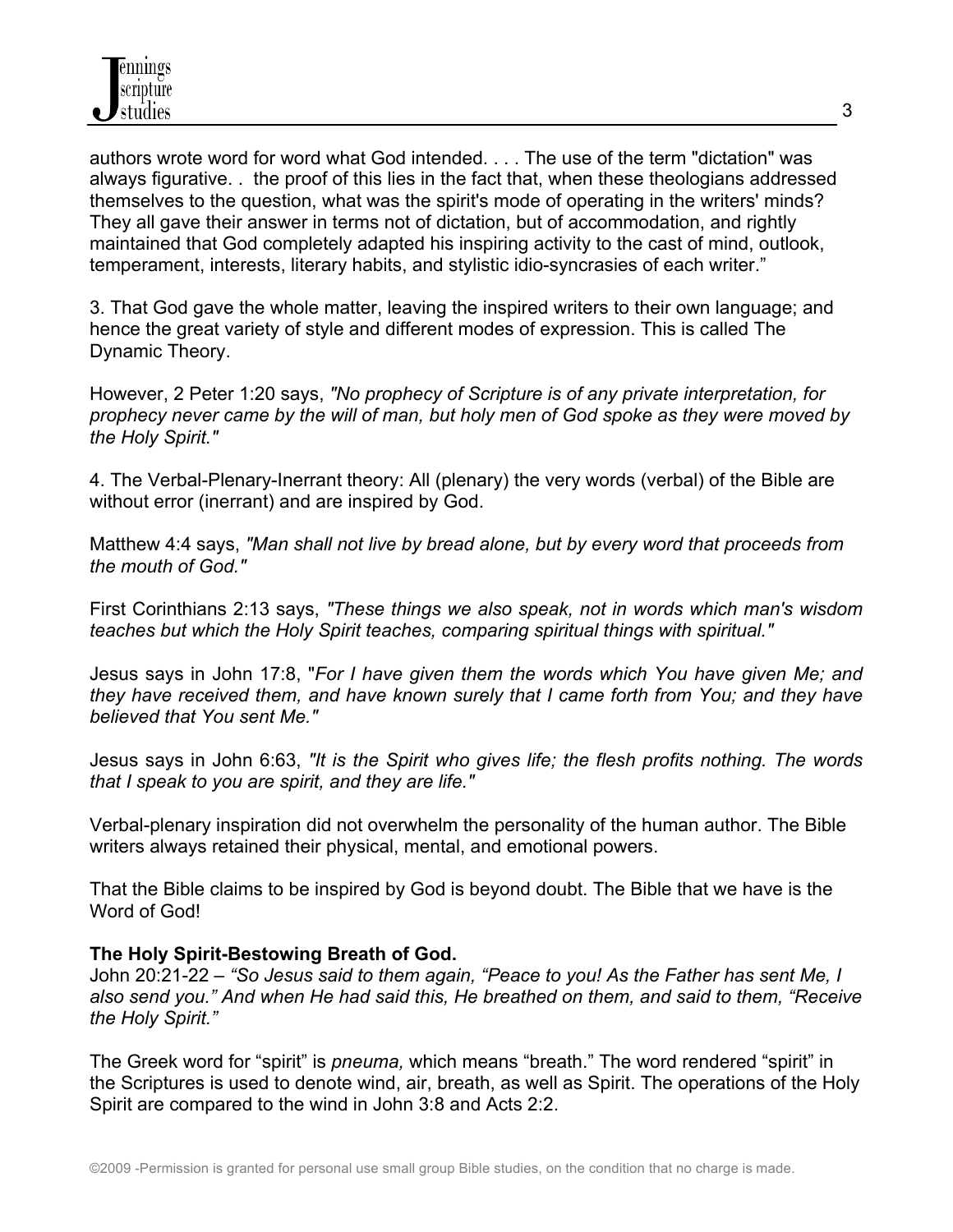Acts 1:4 records: *"And being assembled together with them, He commanded them not to depart from Jerusalem, but to wait for the Promise of the Father, "which," He said, "you have heard from Me; for John truly baptized with water, but you shall be baptized with the Holy Spirit not many days from now."*

Acts 2:1-4 *"When the day of Pentecost had come, they were all together in one place. And suddenly there came from heaven a noise like a violent rushing wind, and it filled the whole house*

*where they were sitting. And there appeared to them tongues as of fire distributing themselves, and they rested on each one of them. And they were all filled with the Holy Spirit …."*

As God, in the physical creation, breathed into Adam the breath of life, Jesus now breathed upon the disciples. This breathing on them was a symbol and a pledge of Him Whom they were to receive on the day of Pentecost.

Spirit "ual" – spiritual life, is the Holy Spirit's life within us. The Spirit of God is like our breath. We are seldom aware of our breathing. It is so essential for life that we only think about it when something is wrong with it. God's Spirit is more intimate to us than we are to ourselves. We might not often be aware of Him, but without Him we cannot live a "spiritual life." It is the Holy Spirit who is the life within us that death cannot destroy.

# **The Judgmental Breath of God.**

In David's song, in II Samuel 16, he is praising God for the defeat of his enemies. He says, *"Then the channels of the sea were seen, the foundations of the world were uncovered, at the rebuke of the LORD, at the blast of the breath of His nostrils."* II Samuel 22:16)

These words are repeated in Psalm 18:15. This is David's description and explanation of God's judgment upon his enemies. Remember that psalms are Hebrew poetry. Poetic license is a term we use for latitude given to the poet to describe in atypical terms persons, places, things and/or events. The dictionary says:

"It is the license used by a writer or artist to heighten the effect of their work; it is poetic liberty for the sake of rhyme, metre, or an overall enhancement of effect; liberty taken by a poet of departing from normal order, diction, rhymne,or pronunciation. An example of poetic license is the way in which stylized images of an object are different from their real life counterparts, but are still intended to be interpreted by the viewer as representing the same thing."

Job also speaks of the breath of God in judgment: *"According to what I have seen, those who plow iniquity and those who sow trouble harvest it. "By the breath of God they perish, and by the blast of His anger they come to an end."* (Job 4:8-9 nasb)

#### **Conclusion**

What are the lessons we can learn from the term *"breath of God"* in scripture? Principally there are three overriding lessons: